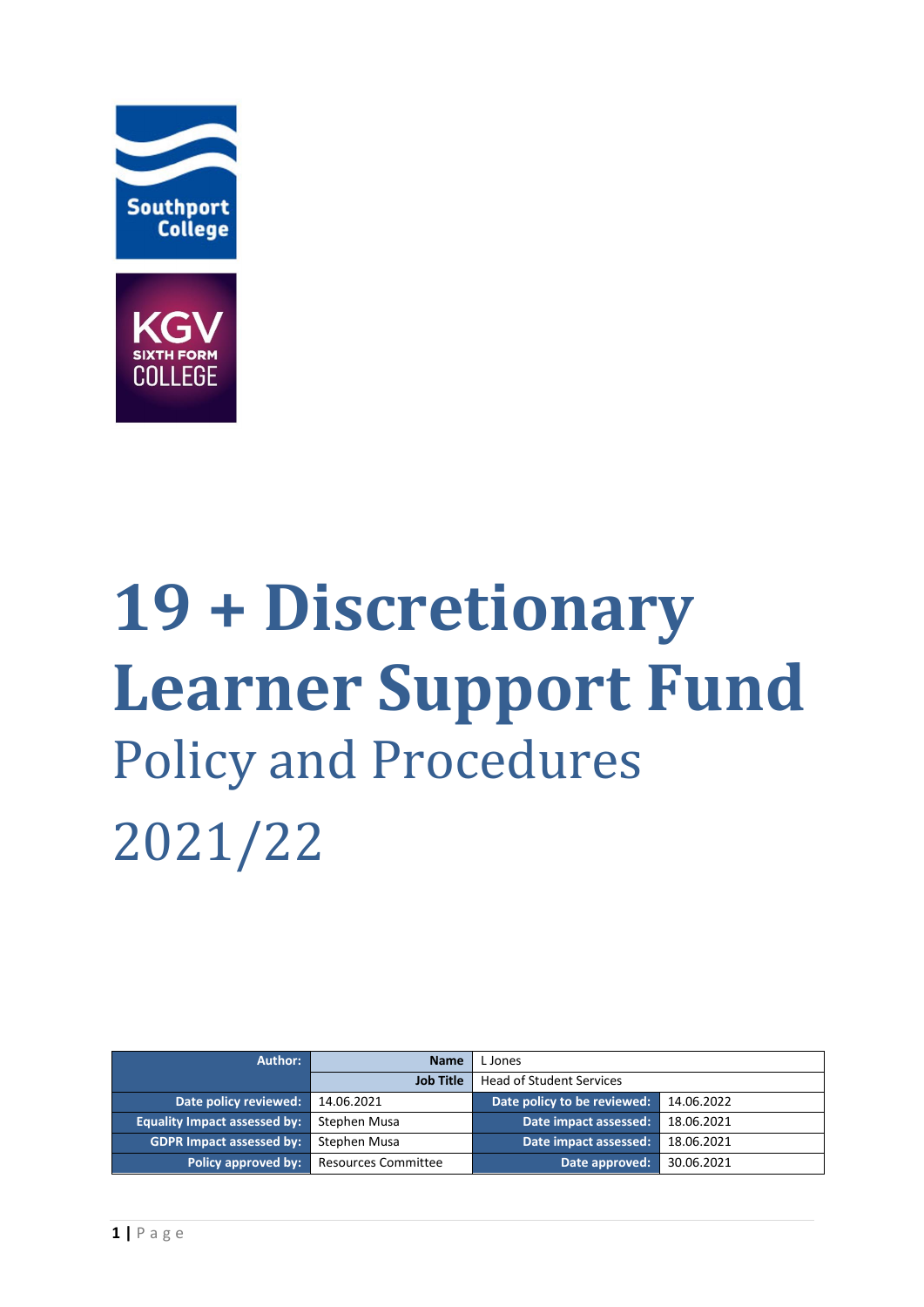## **Contents**

| 1.  |     |  |  |  |  |
|-----|-----|--|--|--|--|
| 2.  |     |  |  |  |  |
| 3.  |     |  |  |  |  |
|     | 3.1 |  |  |  |  |
|     | 3.2 |  |  |  |  |
|     | 3.3 |  |  |  |  |
| 4.  |     |  |  |  |  |
|     | 4.1 |  |  |  |  |
|     | 4.2 |  |  |  |  |
|     | 4.3 |  |  |  |  |
|     | 4.4 |  |  |  |  |
| 5.  |     |  |  |  |  |
| 6.  |     |  |  |  |  |
| 7.  |     |  |  |  |  |
| 8.  |     |  |  |  |  |
|     | 9.  |  |  |  |  |
| 10. |     |  |  |  |  |
| 11. |     |  |  |  |  |
| 12. |     |  |  |  |  |
| 13. |     |  |  |  |  |
| 14. |     |  |  |  |  |
| 15. |     |  |  |  |  |
| 16. |     |  |  |  |  |

## <span id="page-1-0"></span>1. Policy Statement

The College is committed to distributing the Discretionary Learner Support Fund in a fair and consistent way. Funding is to be provided to increase access, retention and achievement. It can be used to help students overcome financial barriers to learning and promote wider access to ensure that people from all backgrounds can take part in learning.

## <span id="page-1-1"></span>2. Discretionary Learner Support Fund (dLSF)

The dLSF is separated into 2 areas:

- 19+ Discretionary Learner Support Funds
- 20+ Childcare Funding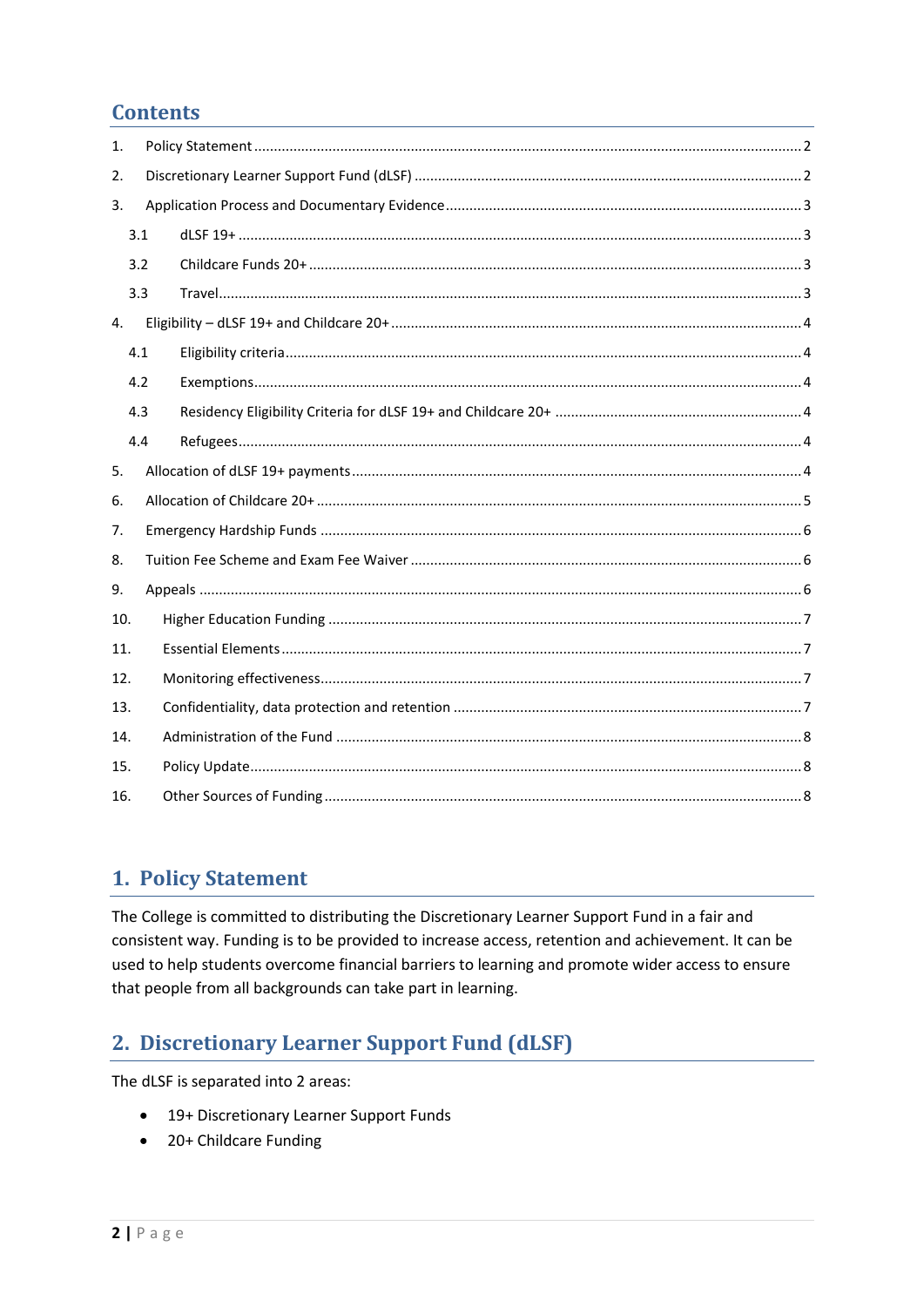The main purpose of the 19+ dLSF is to support learners with a specific financial need that could prevent them participating in learning. Funds should only be allocated to learners where a means assessment has identified a need for that individual.

Students who are aged 19+ and in receipt of an Advanced Learner Loan are not eligible for this fund; they must make an application to the Advanced Learner Loan Fund.

# <span id="page-2-0"></span>**3. Application Process and Documentary Evidence**

#### <span id="page-2-1"></span>**3.1 dLSF 19+**

The application process for funds will be open from  $w/c$  5<sup>th</sup> July 2021 and until such time as funds be used up. All applications will be considered based on the funding available.

#### Pay My Student

For 19+ funding, including applications for travel passes, students must complete an application using the on line student support bursary service, Pay My Student. Documentary evidence is required to make an assessment of income and / or identification of being in a priority group (as laid down in the ESFA guidance). This could be pay slips, P60, proof of earning for self-employment, bank statements, Tax Credit Award Notice, Universal Credit monthly statement, proof of benefits (letters from DWP / Job Centre) this list not exhaustive.

The 'application date' will be the date the completed form is received along with all relevant documentation.

Students will also need to provide evidence to support their request e.g. College order form for kit/equipment/uniform, signed book list from tutors, compulsory trips, receipts for individual items etc.

#### <span id="page-2-2"></span>**3.2 Childcare Funds 20+**

Students can register their interest in applying for funding once they have made an application to study to the College. Funds are allocated on a strict first come first served basis. Students are asked to provide the same financial information as for dLSF19+ but also have to provide information that the provider is Ofsted-registered (Early Years Register for children aged 0-5, Compulsory Childcare Register for 5-8 and Voluntary Childcare Register for over 8's).

#### <span id="page-2-3"></span>**3.3 Travel**

Full time students who are aged 19+ and live more than 1 miles away from College can apply for a travel pass by completing the relevant application forms. For more information please see Travel Passes and Funds Policy and Procedures.

Students who do not wish to apply for a travel pass can apply for help towards travel costs e.g. petrol, 15p per mile per timetabled day. This cost will be capped at the cost of the cheapest ticket / pass available on public transport. Applications follow the normal Discretionary Learner Support Fund process.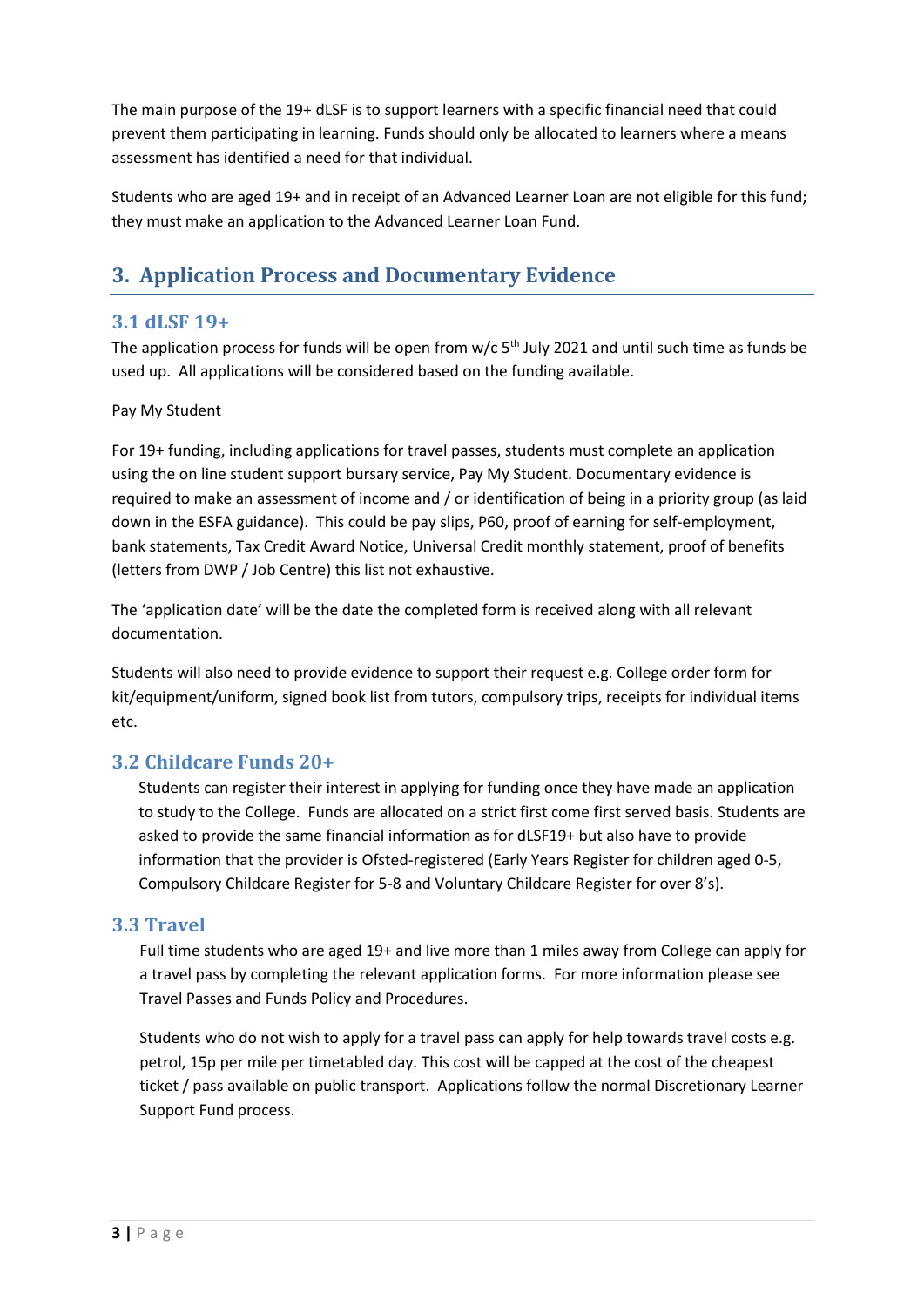# <span id="page-3-0"></span>**4. Eligibility – dLSF 19+ and Childcare 20+**

#### <span id="page-3-1"></span>**4.1 Eligibility criteria**

Funding will focus on those individuals who are financially disadvantaged and who are in need of support in areas such as childcare, transport, books and equipment.

Eligibility is assessed in a few possible ways; if a student is in receipt of a means tested benefit then proof of this benefit is sufficient evidence for eligibility, or if they have a household income of less than £35,000 per annum again this would be sufficient.

Students would need to provide their most recent payslips, P60, most recent Tax Credit Award Notice, Universal Credit etc.

Disability Living Allowance (or Personal Independence Allowance), Incapacity Benefit, Employment Support Allowance and Child Benefit are not taken into account as an income.

#### <span id="page-3-2"></span>**4.2 Exemptions**

Students in the following categories are not eligible for dLSF:

- Learners in prison or a young offender institution or who have been released on temporary licence (ROTL), for example on day release
- Learners on Higher Education courses, waged Apprenticeships or provision with learning aims that are identified as wholly funded from other sources are not eligible for Discretionary Learner Support.

#### <span id="page-3-3"></span>**4.3 Residency Eligibility Criteria for dLSF 19+ and Childcare 20+**

The residency eligibility criteria for dLSF are aligned to the residency criteria from the ESFA which can be found on their web page.

#### <span id="page-3-4"></span>**4.4 Refugees**

Refugees are not required to meet the three year residency rule if their refugee status was confirmed in the three years prior to starting the course.

#### <span id="page-3-5"></span>**5. Allocation of dLSF 19+ payments**

All full and part time students aged 19+ can apply for a maximum of £750 per person per year. Need is assessed by the Advice & Guidance Officer. Evidence could be College order forms for kits, signed book lists from course tutors, information provided from Student Records re exam and registration fees (this list is not exhaustive). Students must supply receipts for anything purchased.

Students cannot apply for funding towards the following:

- Replacement passes for mislaid/lost passes
- Leisure classes
- Full or part time tuition fees where a learner does not fit into the fee remission category
- Students cannot double claim funding
- Parking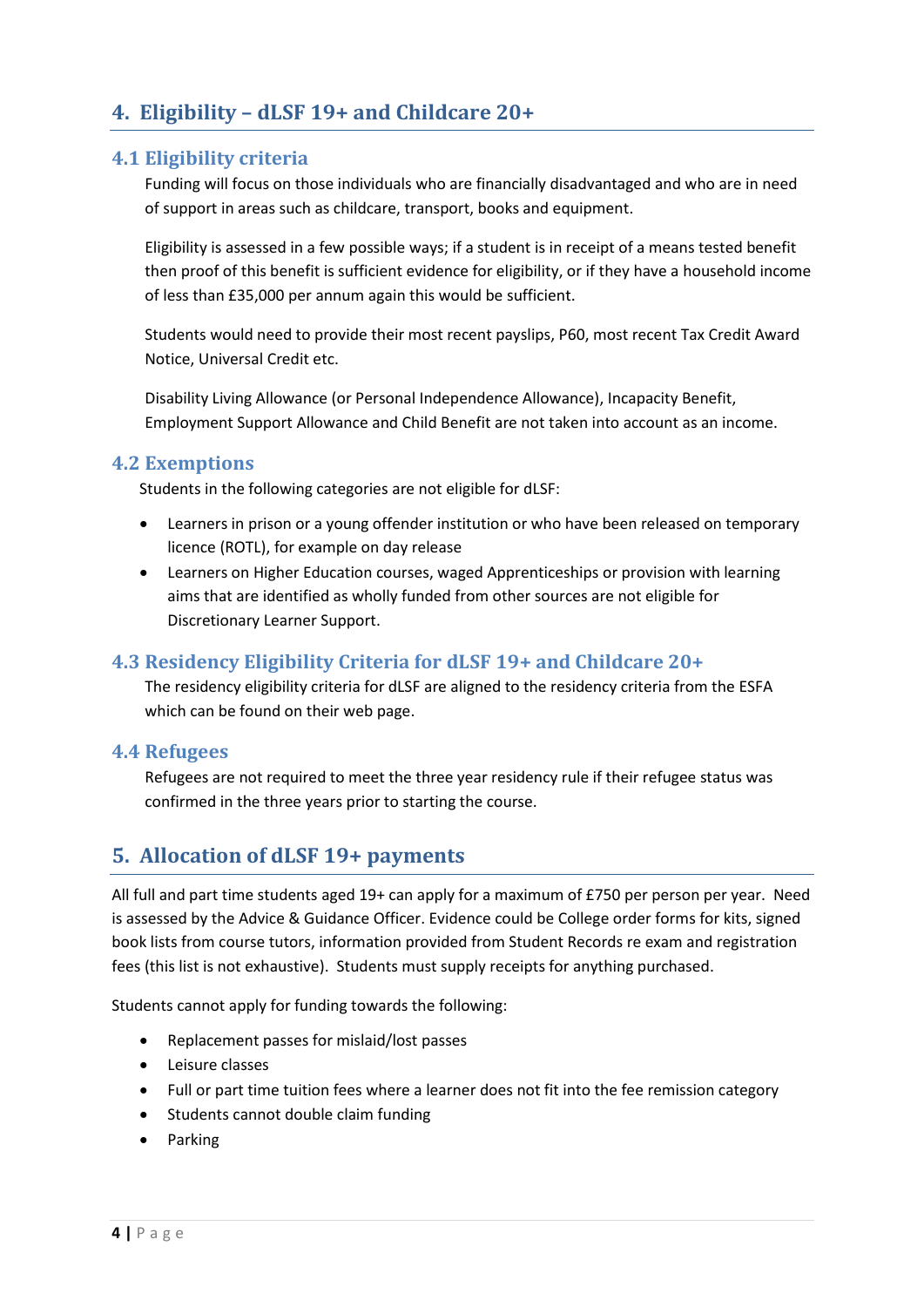In the first instances funds for kits, uniforms and trips will be transferred directly to the relevant department. Other allocations will be made via Bank Automated Credit System (BACS), and in exceptional circumstances a cash payment maybe made.

Where an attendance issue arises for a full time student (e.g. attendance falls below 90%) the MSR Academic Procedures may be invoked. This will happen only if the issues of attendance have not managed to be addressed informally with the Progress Tutor, student and Head of Student Services. For a part time student where they do not fall under the Academic Procedures of MSR, a meeting will be set up with the Curriculum Leader, student and Head of Student Services to look at what the issues are how to resolve them. If this fails significantly for either a full or part time student then funding may be withdrawn. When funds are used to buy equipment for individuals, the equipment will remain the property of the College, this should be returned to the College when practical, taking into consideration such factors as hygiene, health and safety, and wear and tear.

# <span id="page-4-0"></span>**6. Allocation of Childcare 20+**

Students can register their interest for funding from the point of an application being made for a course. Funds are allocated on a strict first come first serviced basis.

Applicants should note that the following government funded support is in place:

- A. 2-year-olds can get free childcare if you live in England and get one of the following benefits:
	- Income Support
	- income-based Jobseeker's Allowance (JSA)
	- income-related Employment and Support Allowance (ESA)
	- Universal Credit, and your household income is £15,400 a year or less after tax, not including benefit payments
	- tax credits, and your household income is £16,190 a year or less before tax
	- the guaranteed element of Pension Credit
	- the Working Tax Credit 4-week run on (the payment you get when you stop qualifying for Working Tax Credit)
- B. 2-year-olds can also get free childcare if they:
	- are looked after by a local authority
	- have a statement of special [education](https://www.gov.uk/children-with-special-educational-needs) needs (SEN) or an education, health and care (EHC) plan
	- get Disability Living [Allowance](https://www.gov.uk/disability-living-allowance-children)
	- have left care under an adoption order, special guardianship order or a child arrangements order
- C. 3 to 4-year-olds can also access 570 free hours per year, which is approximately 15 hours per week for 38 weeks.

The above funding must be accessed before any application for College Childcare Support is agreed. Funding will be allocated at the full costs needed but reviewed every 6 weeks and only rolled on if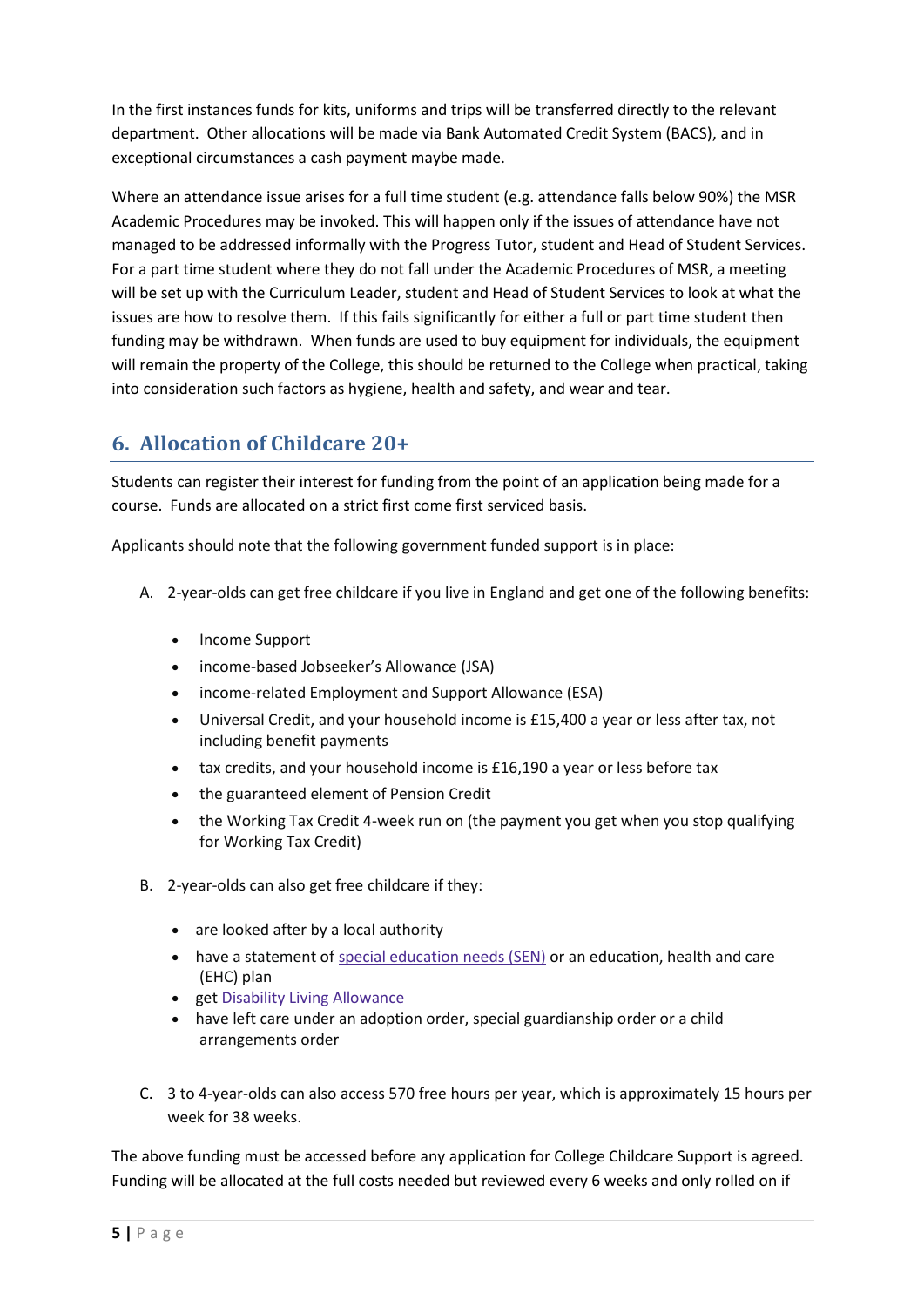attendance and progress on their chosen course is satisfactory. The Student Advisor will monitor this and alert the Head of Services Services of any concerns.

Funding for childcare is allocated based on the maximum number of days a student is timetabled to attend the College site (September-May, inclusive of College holidays and bank holidays).

Contributions to the cost of deposits, booking or reservation fees will not be considered.

## <span id="page-5-0"></span>**7. Emergency Hardship Funds**

Hardship funds are one off payments for students who are facing extreme crisis e.g. Homelessness, sudden change in domestic circumstances and need for food, travel, clothing (this list is not exhaustive). These funds should be primarily allocated by the Head of Student Services so that any other necessary support is accessed/ arranged. In the absence of the Head of Central Services a member of the welfare or safeguarding team can allocate funding. Any student receiving support from this fund must also be immediately referred to the welfare and safeguarding team to ensure all of their needs are being addressed.

## <span id="page-5-1"></span>**8. Tuition Fee Scheme and Exam Fee Waiver**

All students aged 19+ who do not receive a fee waiver for tuition fees are asked to complete a Tuition fee scheme and Exam Fee form on enrolment, assessment for the scheme is dependent upon circumstances.

The College will issue eligible, 19+ students with tuition fee and exam fee support bursary if the household income is less than £60,000, and they are not in receipt of any other financial assistance, direct or indirect, to meet the costs of their course at the College. Students will fill in a selfdeclaration form at enrolment.

The amount of the tuition fee payment will be a maximum of £1,987 dependent on course band (293+ GLH).

# <span id="page-5-2"></span>**9. Appeals**

Any student, who is dissatisfied with the decision made regarding the allocation of funds, may appeal in writing to the Head of Student Services within 15 term time days of receipt of letter.

The Appeals Panel will be made of a member of the Senior Leadership Team and 2 managers.

The Head of Student Services or Student Finance Administrator will present the information to the panel.

The student will be informed of the decision of the Panel within 10 term time days of receipt of the letter of appeal.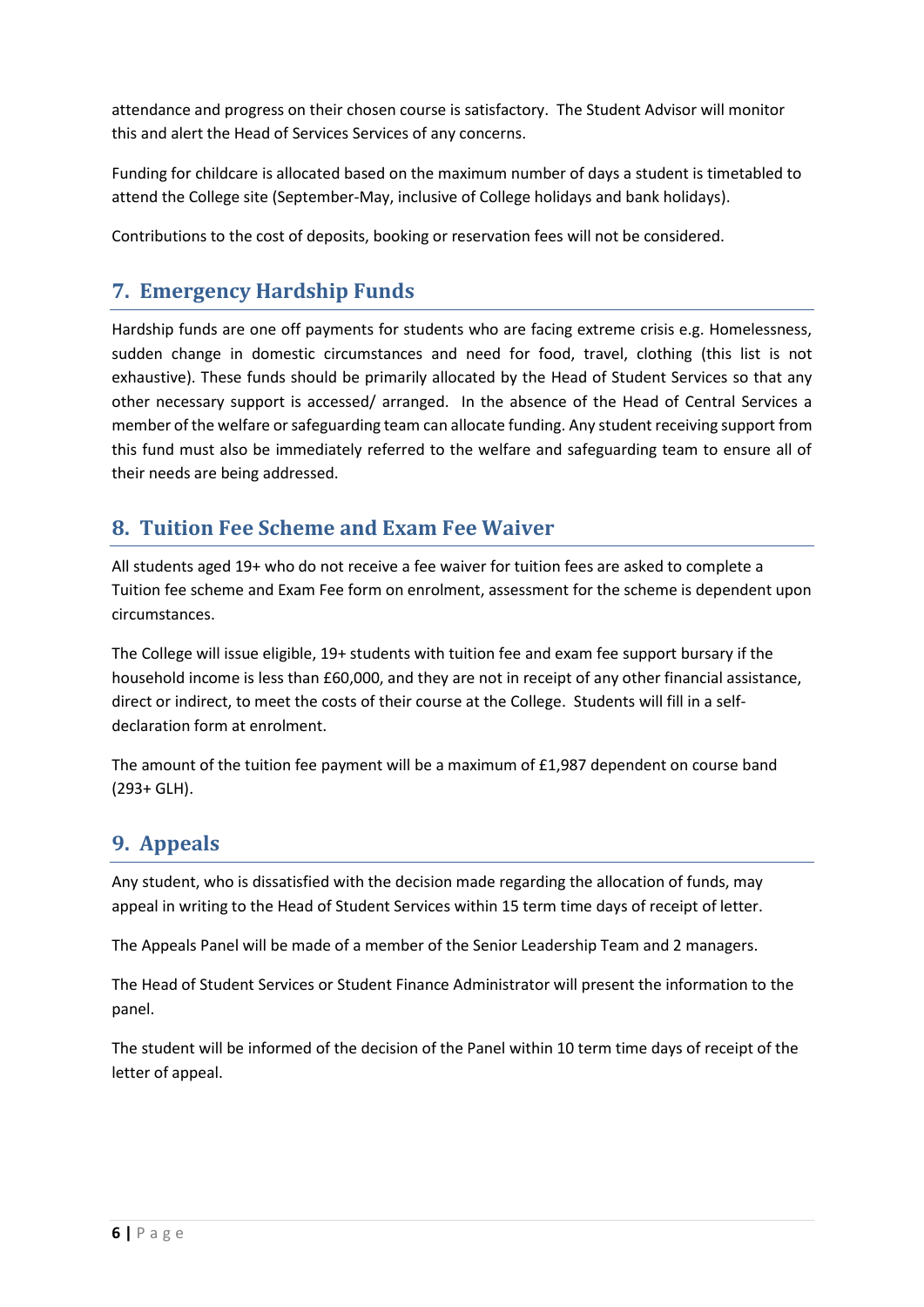# <span id="page-6-0"></span>**10.Higher Education Funding**

Students on HE courses must apply to Student Finance England for funding. Students who are identified as having a learning difficulty / disability may be eligible to access the Disabled Students Allowance (DSA) and will be provided with information on how to apply.

## <span id="page-6-1"></span>**11.Essential Elements**

This policy and procedures will operate transparent, consistent systems, with clear criteria for eligibility, allowing funds to be targeted to those students in financial hardship within the Education and Skills Funding Agency (ESFA) guidelines. This is ensured by:

- Procedures / guidelines for staff, updated annually
- Staff training and development meetings

A variety of methods will be used to publicise the availability of funds, including the application procedure and appeals procedure. This includes;

- Financial information booklet updated annually, available on line and within the Student Information Centre
- Admissions / offer letters
- Information from admissions tutors at interview
- Information at the point of enrolment
- Information at Induction Fair
- Posters, multi-media screen and Moodle
- College web page

To ensure all information is correct the Student Information staff will link with tutors to;

- Check attendance (for childcare-funded learners)
- Poor attendance by students without a valid reason can result in funding being withdrawn / reduced
- Head of Faculty/Curriculum Leader to provide the Advice and Guidance Officer with standard kit lists / compulsory trip costs / materials and equipment lists
- Tutors to sign to agree additional funding for standard items i.e. individual kit items, course books

#### <span id="page-6-2"></span>**12.Monitoring effectiveness**

Monthly updates will be provided to the Senior Leadership Team. An annual report to SLT, Corporation and Equality and Diversity Committee will report on funds spent and identify links between financial support and retention and achievement.

## <span id="page-6-3"></span>**13.Confidentiality, data protection and retention**

All personal and sensitive information will be managed in accordance with the Data Protection Act 1998 and the Common Law Duty of Confidentiality.